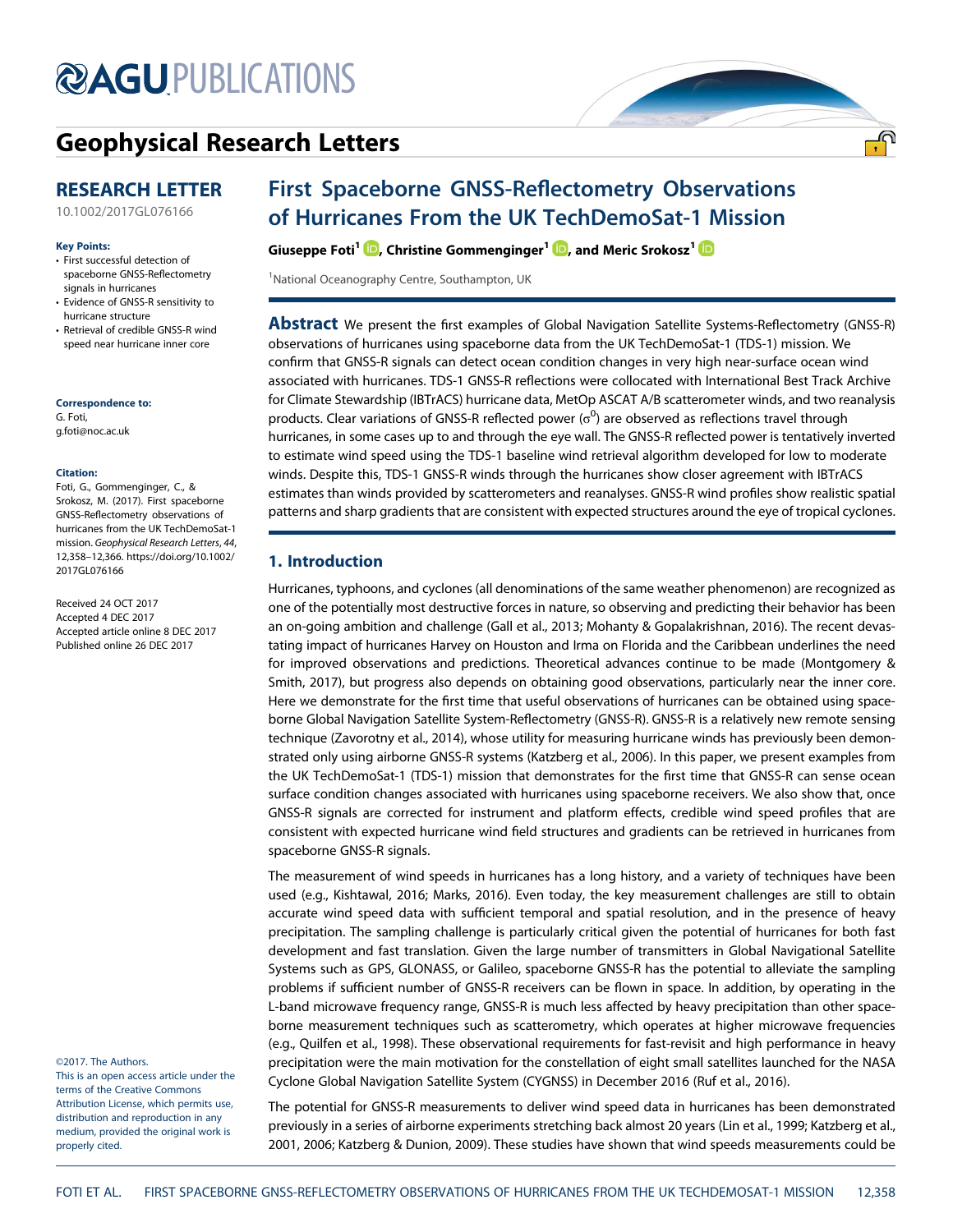made up to ~40 m/s (Katzberg et al., 2006; Katzberg & Dunion, 2009). However, given that GNSS-R signals become weaker with increasing winds and increasing altitude, it was not evident until now that GNSS-R would retain enough sensitivity to sense surface condition changes in very high near-surface wind conditions associated with hurricanes when operating from spaceborne platforms.

In this paper, we present the first examples of hurricanes successfully observed with GNSS-R measurements from space using data from the TechDemoSat-1 (TDS-1) mission. Since we limit ourselves to TDS-1, we cannot consider issues of space-time sampling of hurricanes. Instead, we focus on exploring whether spaceborne GNSS-R can (a) sense surface condition changes within hurricanes; and (b) provide credible wind speed measurements in hurricanes. These questions are addressed by examining GNSS-R signals for a small number of hurricane case studies sampled by TDS-1. Ancillary information from hurricane forecasting centers, scatterometers and re-analyses about the location and structure of hurricanes serves to confirm that GNSS-R reflected power is clearly able to detect changes in surface conditions linked to hurricanes. Next, the GNSS-R reflected power is inverted to retrieve estimates of wind speed using the baseline inversion algorithm developed for TDS-1 in low to moderate winds. Even though the validity of the inversion at high winds is not known, we find that the retrieved GNSS-R winds offer credible wind field magnitude and structures.

The remainder of the paper is structured as follows. In section 2, a description of the data and methods used in this paper is given. The results from our case studies are described in section 3. Finally, in sections 4 and 5 of the paper, we discuss the results and give the conclusions of the study.

#### 2. Data and Methods

This paper investigates the sensitivity to ocean surface parameters and wind retrieval capability of spaceborne GNSS-R signals in the presence of very high near-surface ocean winds associated with hurricanes. For this purpose, GNSS-R reflections collected by the TDS-1 mission were collocated with tropical storm data of the International Best Track Archive for Climate Stewardship (IBTrACS), with measurements from the MetOp ASCAT A/B scatterometers, and with climate reanalyses of the European Centre for Medium-Range Weather Forecasts (ECMWF ERA-Interim) and the Japanese Meteorological Agency (JMA JRA-55). IBTrACS data were obtained from the National Centers for Environment Information of the National Oceanic and Atmospheric Administration (NOAA) via their online portal [\(http://www.ncdc.noaa.gov/ibtracs](http://www.ncdc.noaa.gov/ibtracs)); ASCAT A/B orbital granules were retrieved from the NASA Physical Oceanography Distributed Active Archive Center (PODAAC; [http://podaac.jpl.nasa.gov\)](http://podaac.jpl.nasa.gov); ECMWF surface winds reanalysis data were downloaded from the Centre's online dissemination platform ([http://apps.ecmwf.int/datasets/\)](http://apps.ecmwf.int/datasets/); and JMA model winds were sourced from the Research Data Archive of the University Corporation for Atmospheric Research (UCAR) found at [https://rda.ucar.edu.](https://rda.ucar.edu)

#### 2.1. TDS-1

The TechDemoSat-1 satellite was successfully launched on 8 July 2014. TDS-1 is a UK-funded technology demonstrator satellite, which carries eight experimental payloads including the Space GNSS Receiver Remote Sensing Instrument (SGR-ReSI). The TDS-1 satellite was placed into orbit at an altitude around 635 km with an inclination of 98.4°. The orbit is quasi Sun-synchronous. The satellite is controlled and operated from the ground station with a strict 8 day duty cycle shared between the eight experimental payloads. The SGR-ReSI can be accessed and operated for only 2 days in every 8 day cycle. The baseline operation of the ReSI is for continuous acquisition of delay-Doppler maps (DDMs) generated onboard at 1 Hz with a coherent integration time of 1 ms. For more details of the satellite and instrument, see Unwin et al. (2016) and Foti et al. (2015), and references therein.

The GNSS-R instrument flying on the TDS-1 platform is built around the SGR-ReSI receiver (Foti et al., 2015; Unwin et al., 2016), which can be operated in two modes: Automatic Gain Mode (AGM) or Programmed Gain Mode (PGM) (Foti et al., 2017). Here only GNSS-R data collected with the receiver operating in Programmed Gain Mode (PGM) are included in the analysis, as this allows for the application of absolute radiometric calibration. The PGM GNSS-R data used for analysis correspond to TDS-1 catalogs RD28 to RD87 collected from May 2015 until the beginning of October 2016, and amounting to a total of over 26 million 1 Hz Delay-Doppler Maps (DDM).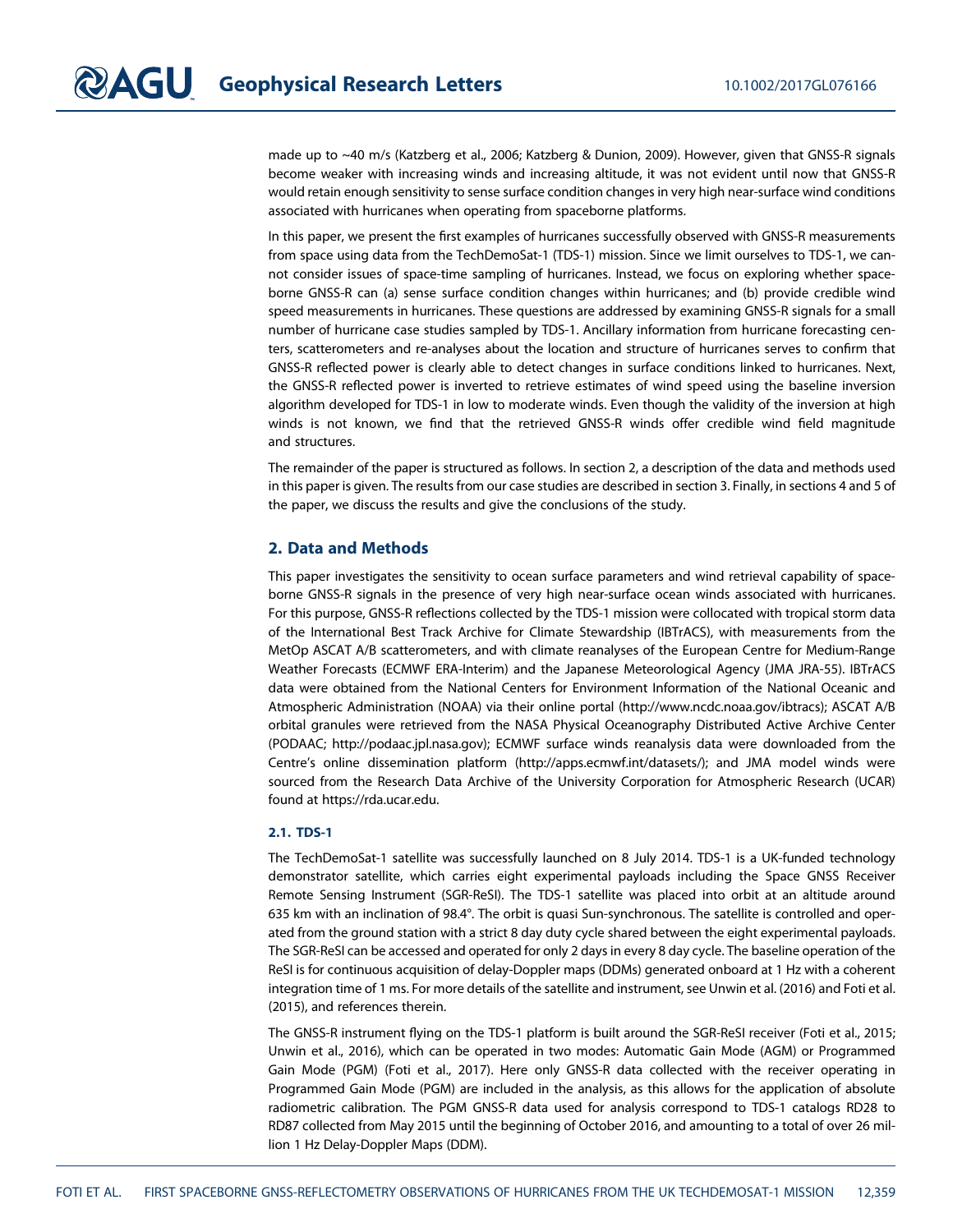GNSS-R estimates of near-surface wind speed are obtained using a semiempirical retrieval algorithm developed at the National Oceanography Centre for radiometrically calibrated GNSS-R observables. Based on the earlier work of Foti et al. (2015), the inversion uses the bistatic radar equation to account for viewing geometry and applies corrections linked to the TDS-1 receiver antenna pattern and variability of the direct signal power level from GNSS transmitters. One point to note is that the wind speed algorithm has been developed using a matchup data set with ASCAT (Foti et al., 2015), but since ASCAT measurements are not deemed reliable beyond 25–30 m/s (Fernandez et al., 2006; Figa-Saldaña et al., 2002), the validity of the baseline TDS-1 Geophysical Model Function (GMF) developed for low-to-moderate winds is not known beyond that range of wind speeds. This uncertainty about the GMF at high winds is a common problem for all remote sensing techniques attempting to measure extreme winds and is related to the general shortage of reliable validation data in high wind conditions to develop and validate the GMF at high winds. Thus, we proceed with caution with this baseline GMF, bearing in mind that the magnitude of the wind speed will be subject to the uncertainties about the GMF at high winds. For the same reason, when presenting the results below, we start by considering the response of the GNSS-R reflected power, as represented by the bistatic radar cross section,  $\sigma^0$ , as the tracks travel across the hurricanes, before looking at the retrieved wind speeds.

#### 2.2. Ancillary Data

IBTrACS data included in this analysis correspond to global records of tropical cyclones (TC) that occurred in the years 2015 and 2016. Tropical cyclone estimates available from IBTrACS include location of the center of the storm, maximum wind speed, and TC radius relative to a reference wind speed. A total of ~3,000 tropical cyclone records along the track of 64 separate storms were examined. Of these, only tropical cyclone records with estimated maximum winds above 30 m/s were retained for further analysis and collocation with the TDS-1 satellite. Overpasses of TDS-1 above tropical cyclones were defined such that the specular point of the GNSS-R instrument footprint and the IBTrACS storm center were collocated within a radius of 300 km (~3°) and a maximum temporal offset of 6 h. Applying these criteria, a total of 33 crossovers between TDS-1 and hurricanes were identified over the study period (May 2015–October 2016).

It should be noted that using IBTrACS data as ground truth for satellite measurements is subject to a number of limitations in its own right, including: (a) Best Track intensity estimates are largely based on the Dvorak technique that uses cloud patterns to infer the maximum wind speed (associated uncertainties of the order of 10%) (Knaff et al., 2010); (b) Best Track wind speed generally refers to 1 min sustained maximum winds (Knaff et al., 2010), whereas roughness-based satellite measurements typically represent longer time scales associated with the dynamics of sea surface roughness/wave development. For this reason, the analyses also use data from satellite scatterometers and reanalysis products.

Scatterometer measurements from the ASCAT instruments on the MetOp-A and MetOp-B tandem missions consisted of globally distributed 25 km L2 wind speed swath data from May 2015 to October 2016. The criteria for collocation between ASCAT A/B and TDS-1 were for maximum separation of 1° and 1 h. In case of multiple collocations in space within 1 h, the ASCAT observation with the shorter temporal offset was selected.

Surface wind speed from state-of-the-art climate reanalyses from ECMWF (ERA-Interim) and JMA (JRA-55) were obtained as detailed above. Reanalysis data were collocated with TDS-1 by selecting model data that are spatiotemporally closest to the specular point and time of acquisition of TDS-1. The collocation criteria between TDS-1 and the reanalyses correspond to the spatiotemporal resolution of the model, specifically 0.75° and 6 h for ERA-Interim, and 0.5° and 6 h for JRA-55. Some of the skills and limitations of global climate reanalysis products when applied to the study of tropical cyclones have been described in previous studies (e.g., Murakami, 2014).

#### 3. Results

Following the application of the data selection and collocation criteria detailed above, only five examples of TDS-1 GNSS-R tracks intercepting hurricanes remained that were suitable for further analysis, the main limitation being the availability of a sufficient amount of collocated ASCAT measurements over the hurricane for comparison. The examples that are retained are from four tropical cyclones that occurred in 2015 and were named: Joaquin, Jimena, Dolphin (two crossovers), and Chan-Hom. Here, for the sake of brevity, we present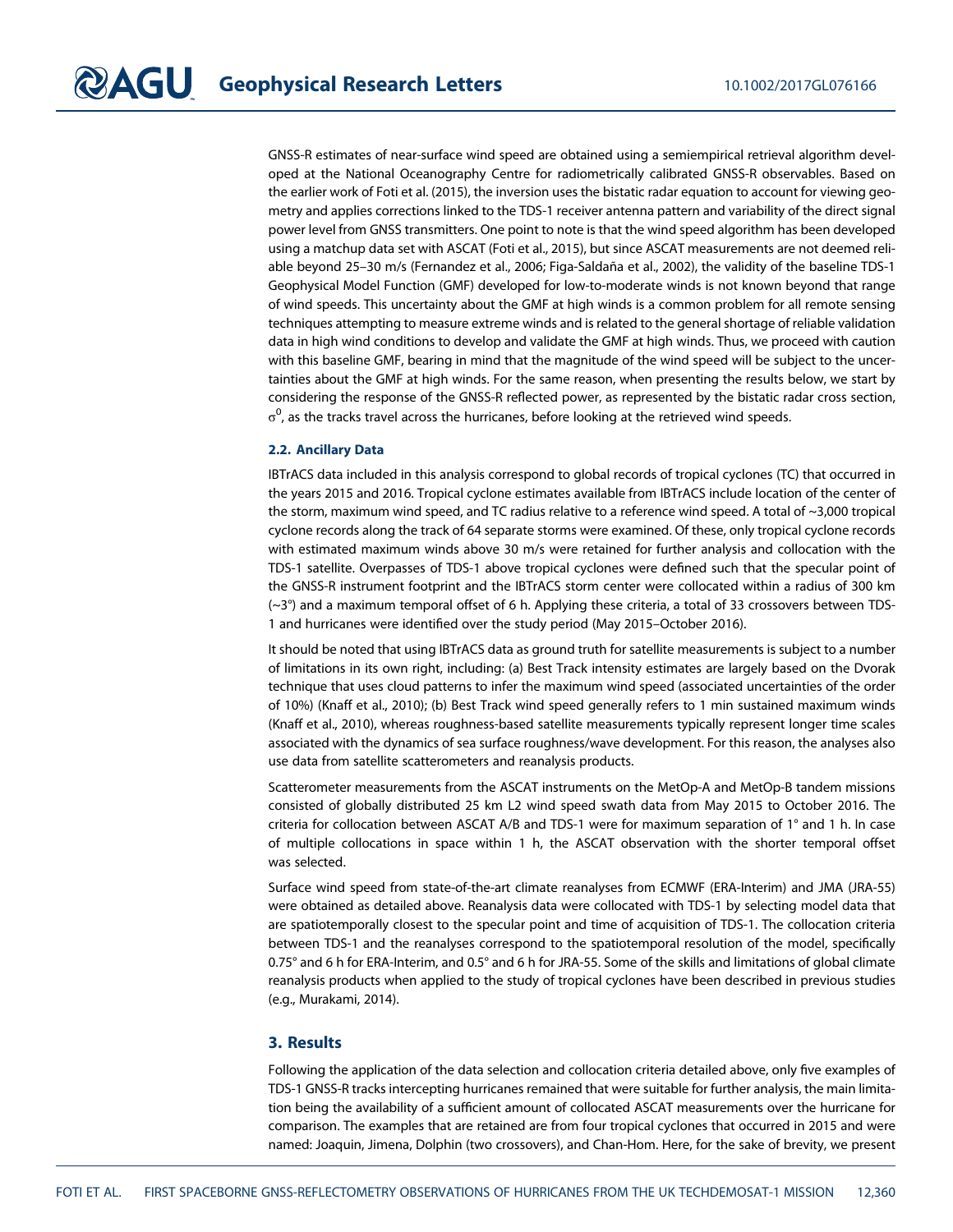## **CAGU** Geophysical Research Letters 10.1002/2017GL076166



Figure 1. TDS-1 overpass (RD48, track 1111) over tropical cyclone Joaquin in the Western Atlantic (24.8 N 73.6 W) on 3 October 2015. (a) A georeferenced map with the IBTrACS location of the center of the cyclone and search radius (circle), TDS-1 track (purple) and collocated ASCAT-B wind speed swath. (b) Along-track TDS-1  $\sigma^0$  (black; right-hand scale) at 1 Hz (dashed line) and 0.2 Hz (solid line), along-track TDS-1 wind speed estimated using the NOC calibrated bistatic radar equation (NOC CBRE) algorithm (purple; left-hand scale), ASCAT (green), ECMWF ERA-interim (red), and JRA-55 (blue).

results only from Joaquin, Jimena, and Chan-Hom to show the abilities of GNSS-R to obtain data and retrieve wind speeds in hurricanes. The examples from Dolphin are not presented here as the wind speeds were lower and the collocations between TDS-1 and ASCAT were not as good, but the results were similar to those for Joaquin, Jimena, and Chan-Hom that are discussed next.

The three hurricanes are studied sequentially: first, Joaquin; second, Jimena; and third, Chan-Hom. Joaquin was observed with TDS-1 on 3 October 2015 in the subtropical North West Atlantic; TDS-1 observation of Jimena were made on 1 September 2015 in the tropical North Pacific. Finally, Chan-Hom observations with TDS-1 were made on 7 July 2015 in the tropical North Pacific. The possible occurrence of rapid storm intensification or deintensification was considered through analysis of the maximum wind speed reported by the IBTrACS estimates immediately adjacent (-6 h, +6 h) to the collocated GNSS-R observations. In all three cases presented, no indication of rapid storm intensity change was found within this collocation window.

#### 3.1. Joaquin

Figure 1 shows the crossover between TDS-1 (RD48, Track 1111) and tropical cyclone Joaquin in the subtropical North West Atlantic (24.8 N 73.6 W) on 3 October 2015. Figure 1a shows a georeferenced map with the IBTrACS location of the center of the cyclone, the TDS-1 track and the collocated ASCAT-B wind speed swath. To show that spaceborne GNSS-R is capable of retrieving useful signals in hurricane conditions, Figure 1b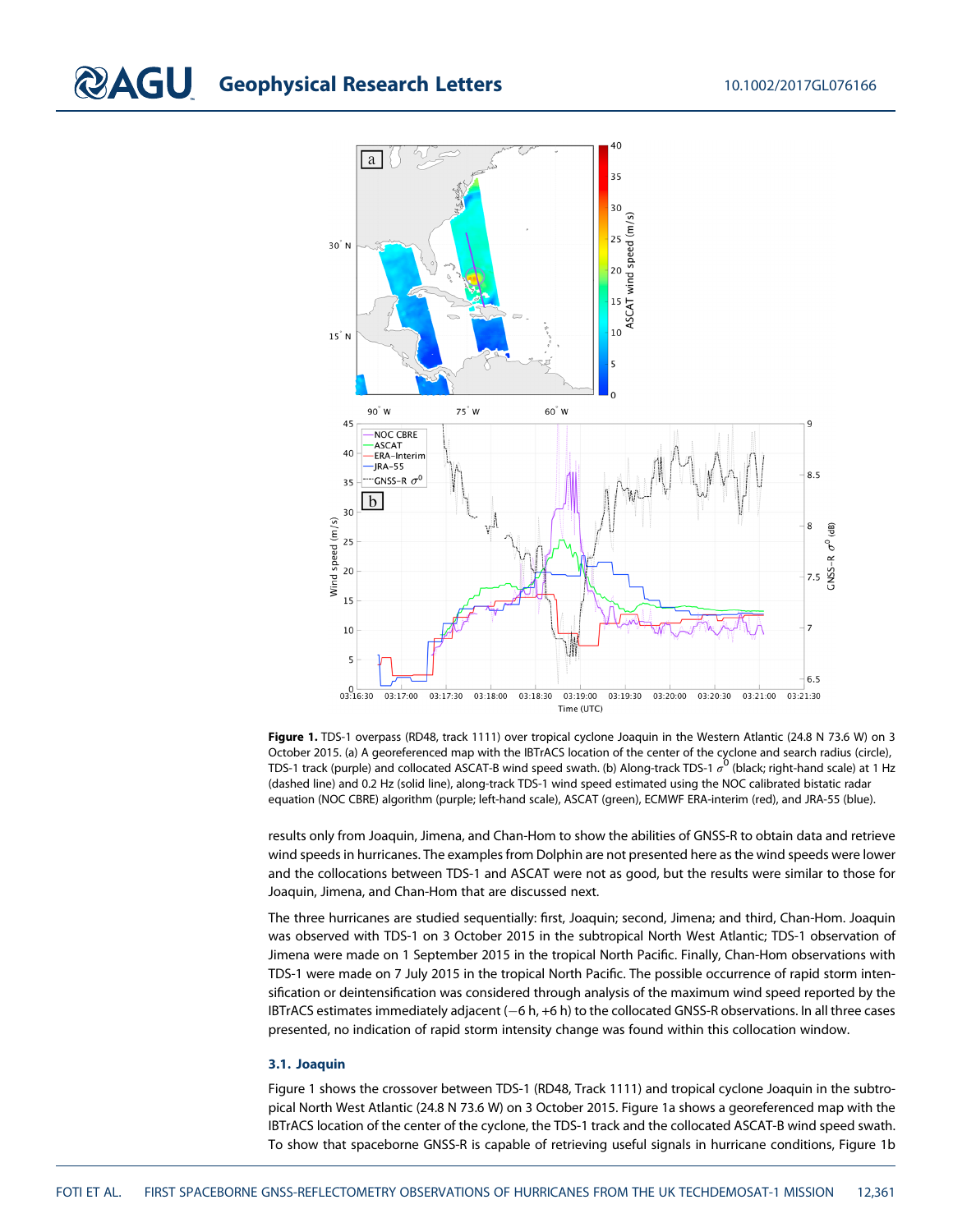

Figure 2. TDS-1 overpass (RD44, track 1250) over tropical cyclone Jimena in the eastern Pacific (16.3 N 138.7 W) on 1 September 2015. Legend as in Figure 1.

shows the along-track evolution of  $\sigma^0$  through the hurricane. The  $\sigma^0$  is shown both at 1 Hz (the original data posting for TDS-1; dashed lines) and as a 5 s along-track running mean (to match the 25–30 km footprint size of the GNSS-R measurement; solid lines). Of note are the high values of  $\sigma^0$  away from the eye and the decrease as the center of cyclone is approached. This is as expected, given that  $\sigma^0$  is inversely related to the wind speed (Foti et al., 2015), and increasing wind speed toward the center of a hurricane. Note that, in the case of Joaquin, the TDS-1 observations do not pass directly through the eye of the hurricane.

Figure 1b also presents the along-track collocated wind speed estimates reported by TDS-1, again both at 1 Hz and as a 5 s running mean, together with winds from ASCAT, ECMWF ERA-Interim, and JMA JRA-55. IBTrACS reports a maximum wind speed equal to 61.7 m/s, whereas the maximum speed indicated by ASCAT is ~26 m/s along the TDS-1 track, and only slightly higher (28.7 m/s) over the full swath enclosing the center of the storm. TDS-1 wind speeds reach ~45 m/s, significantly higher than the reanalyses or scatterometer wind speeds. The missing data seen in the initial part of the TDS-1 profile are associated with two small Caribbean islands intercepted by the TDS-1 track.

#### 3.2. Jimena

Next, Figure 2 presents data for the TDS-1 overpass (RD44, Track 1250) over tropical cyclone Jimena in the Eastern Pacific (16.3 N 138.7 W) on 1 September 2015. Again, the behavior of  $\sigma^0$  is consistent with the expected wind variation through the hurricane, with good signal acquisition throughout the tropical cyclone (Figure 2b). Here IBTrACS estimates a maximum wind speed of 59.2 m/s, not dissimilar to that of Joaquin,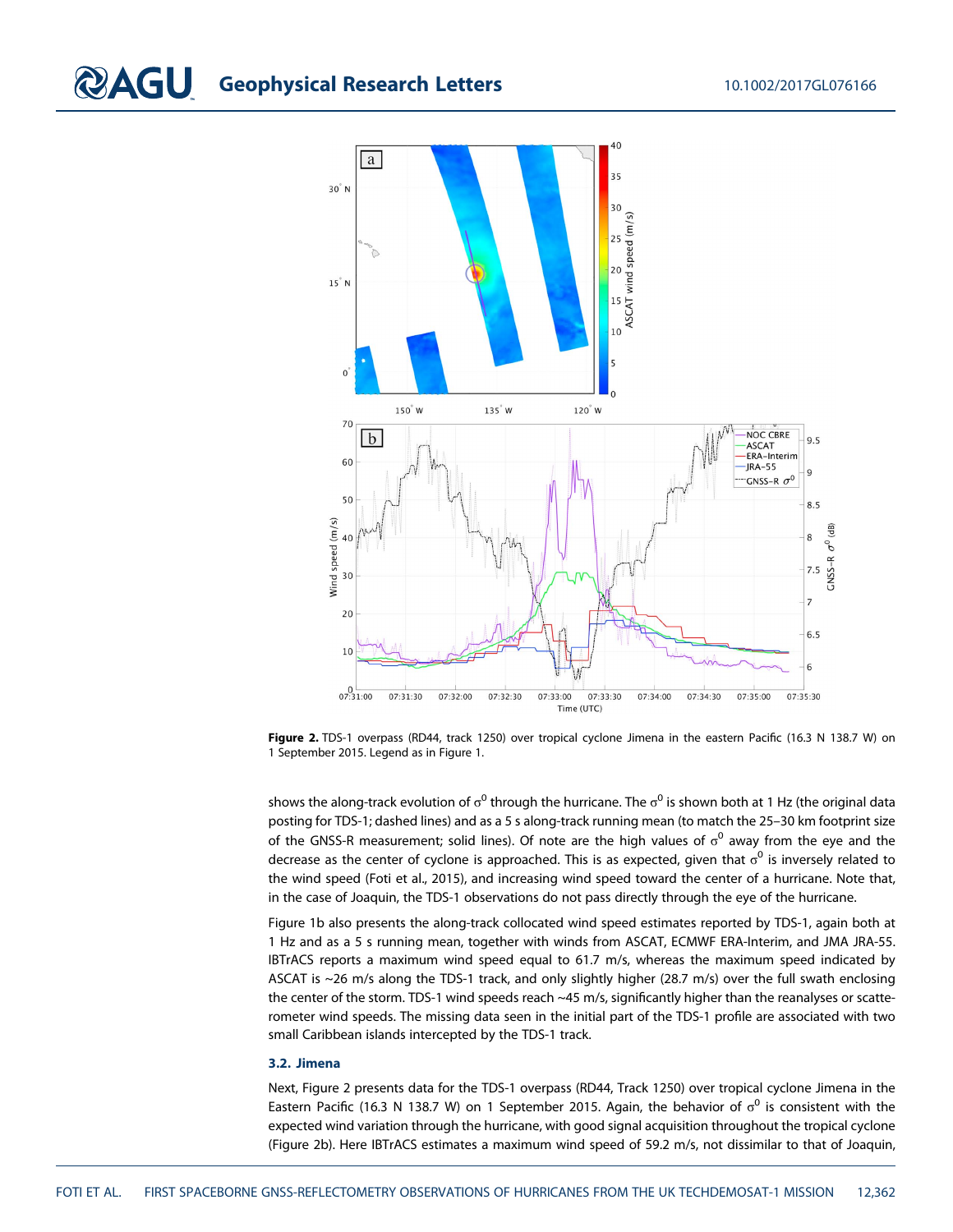

Figure 3. TDS-1 overpass (RD37, track 247) over tropical cyclone Chan-Hom in the eastern Pacific (17.9 N 137.45°E) on 7 July 2015. Legend as in Figure 1.

while collocated ASCAT winds reach only slightly above 30 m/s (maximum wind speed across the full ASCAT swath is 32.5 m/s). TDS-1 reports GNSS-R winds of almost 70 m/s near the eye wall, again exceeding both the reanalyses and scatterometer estimates and, in this case, also the maximum reported by IBTrACS. At this point, bearing in mind the uncertainty in the TDS-1 baseline GMF at high winds, we note that some 1 Hz data near the eye wall are removed by the quality control flag of the baseline algorithm which caps TDS-1 retrieved winds at 70 m/s. The key point here is that the GNSS-R  $\sigma^0$  data are robust and spatially coherent right up to the eye wall, so that more trustworthy wind speeds could be derived if a validated GMF based on high wind speed validation data from a source other than ASCAT were available. Finally, it is worth noting that, in the case of Jimena, the TDS-1 observations pass through the eye of the hurricane and report wind speeds that are consistent with the lower wind speeds expected within the eye.

#### 3.3. Chan-Hom

Finally, Figure 3 presents an analysis of TDS-1 data (RD44, Track 1250) over tropical cyclone Chan-Hom located in the Eastern Pacific (17.9 N 137.45°E) on 7 July 2015. Yet again, the behavior of  $\sigma^0$  is as expected, with good signal acquisition throughout the tropical cyclone (Figure 3b). Here IBTrACS estimates a maximum wind speed of 33.4 m/s, while collocated ASCAT winds reach magnitude only slightly above 26 m/s. TDS-1 reports GNSS-R derived winds up to ~40 m/s, again exceeding the reanalyses, scatterometer and IBTrACS estimates. The same word of caution about the validity of the TDS-1 high wind speed estimates applies here.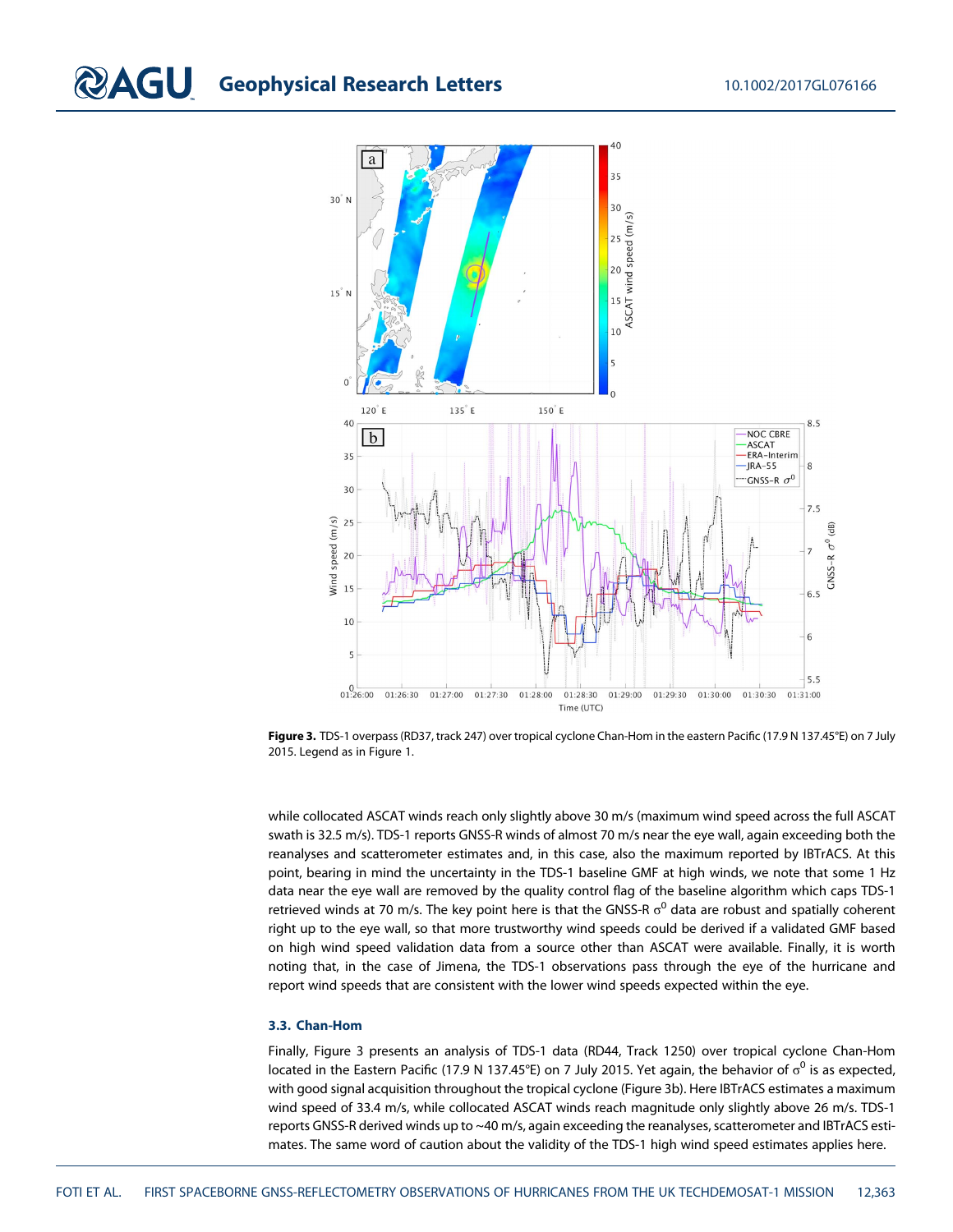#### 4. Discussion

Three examples of hurricanes intercepted by TDS-1 GNSS-R tracks have been examined. In all three cases, it was seen that TDS-1 acquired good quality reflected signals across the hurricanes from which wind speed can be retrieved. This represents for the first time empirical evidence that spaceborne GNSS-R can collect useful data in hurricane conditions, which can be processed to provide additional measurements of high wind speeds.

As part of our investigations, we observed that climate reanalysis data are generally in good agreement with the wind field reported by ASCAT, at least up to a moderate-to-high speed (~15–20 m/s). At higher speeds, model winds are routinely biased low relative to ASCAT. Perhaps more importantly, reanalysis wind profiles through hurricanes do not typically capture known spatial features of tropical cyclones. This is most likely associated with the spatial resolution of the model, which cannot support the representation of finer scale structures of storms, especially in proximity of the eye.

In comparison, from the TDS-1 observations, we find that GNSS-R winds are in good agreement with ASCAT estimates up to about 20–25 m/s. Beyond that range, significant discrepancies appear: scatterometers feature maximum wind speeds around 30 m/s, in contrast to GNSS-R estimates of up to ~70 m/s. Assuming IBTrACS gives the most reliable estimates of maximum wind speeds (~60 m/s), these results suggest that scatterometers significantly underestimate the actual hurricane wind speeds, whereas GNSS-R may overestimate slightly. Given that the baseline GNSS-R wind speed algorithm has not been calibrated against high winds, it would not be surprising to find that the baseline algorithm leads to overestimation at high winds. At this point, it is not possible to conclude more fully on how well GNSS-R winds represent the magnitude of winds in hurricanes. This would require dedicated campaigns of TDS-1 observations in hurricanes for which reliable wind observations are available (e.g., from NOAA's airborne Stepped-Frequency Microwave Radiometer, SFMR), which is not the case for any of the hurricanes considered here.

So setting to one side for now the challenges linked to GNSS-R wind inversion, let us consider the results showing that GNSS-R reflected power signals are sensitive to changes in ocean surface conditions associated with the hurricane wind fields. We find that GNSS-R profiles depict features that are consistent with the structure of tropical cyclones and provide observations right up to and through the center of the storm without data loss. This confirms that useful reflections can be acquired by the TDS-1 GNSS-R receiver from low Earth orbit (635 km altitude) even in extreme wind conditions when GNSS-R signals are very weak. In addition, the availability of observations right up to the hurricane eye wall suggests that GNSS-R may indeed be less impacted by heavy precipitation, courtesy of it operating at the lower L-band microwave frequency than higher-frequency scatterometers. While we have no independent means of confirming that the TDS-1 tracks sampled heavy precipitation conditions, it is likely that at least some of the data were acquired in heavy precipitation since those are commonplace in hurricanes.

Upon closer inspection of tropical cyclone Jimena (Figure 2), we observe that the GNSS-R wind profile is able to capture sharp wind speed gradients around the tropical cyclone eye. GNSS-R wind speed increases rapidly as the track approaches the eye wall, and then decreases rapidly as the track recedes on the opposite side, successfully depicting the well-known radial symmetry of tropical cyclones. Once again, we note that the TDS-1 baseline GNSS-R wind inversion was designed to produce wind estimates with a nominal footprint size of 25 km and was never intended as a means of obtaining high-resolution observations in extreme conditions. The fact that the TDS-1 GNSS-R data depict fine-scale structures near the eye wall of the tropical cyclone opens very promising new opportunities as well as new challenges in determining the contribution that GNSS-R can make to improve our understanding of hurricanes.

#### 5. Conclusions

In this paper we have demonstrated that spaceborne GNSS-R can provide useful ocean surface observations in hurricane conditions. GNSS-R data from the TDS-1 mission were compared with estimates of wind speed from IBTrACS, scatterometers, and reanalysis products. The key conclusions of this study are as follows:

1. For the first time, GNSS-R observations have successfully been acquired in hurricane wind conditions with a spaceborne receiver orbiting at LEO altitude.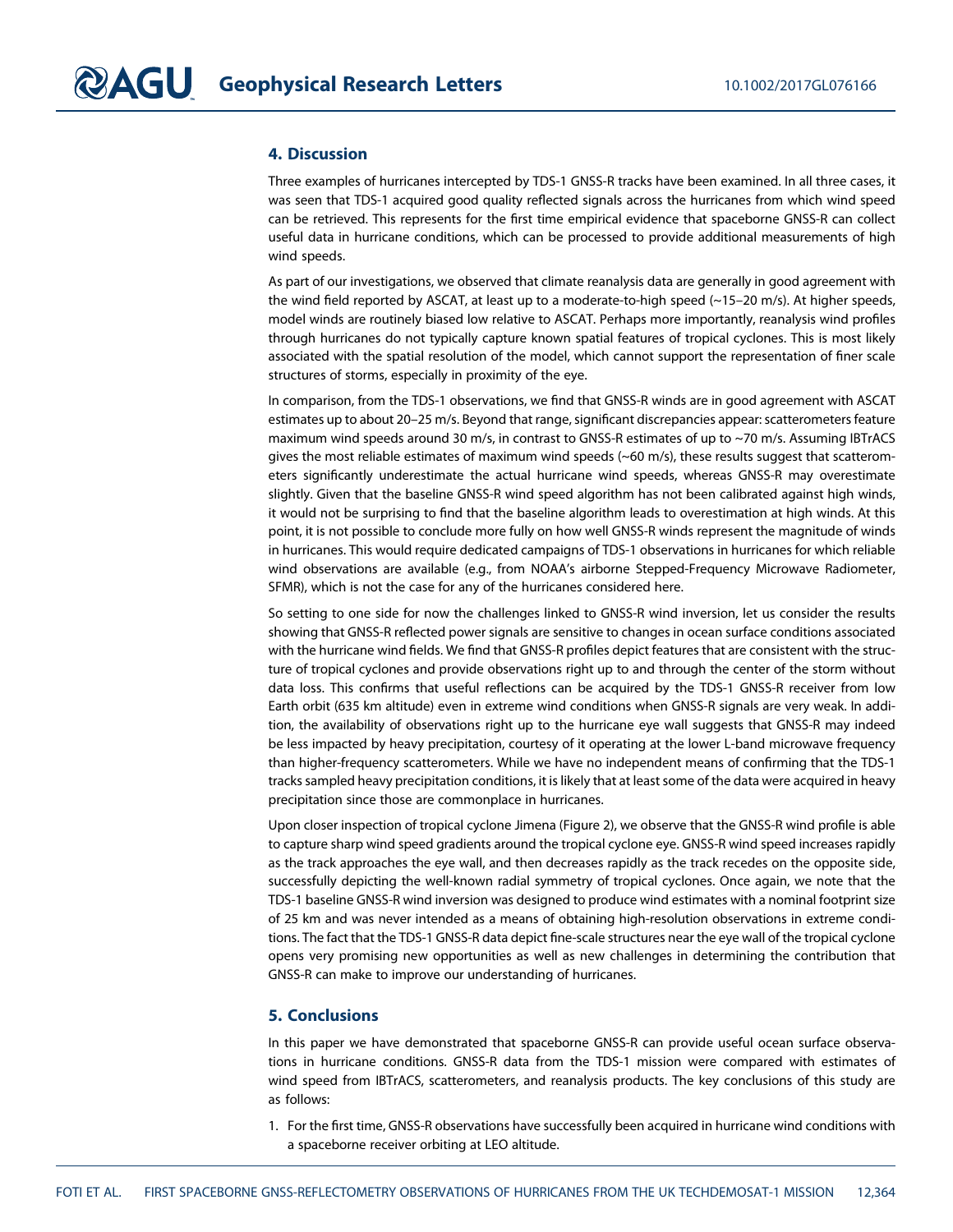- 2. GNSS-R  $\sigma^0$  data show sensitivity to changes in ocean surface conditions that are consistent with wind fields expected in hurricanes.
- 3. GNSS-R provides observations right up to and through the eye wall without loss of data.
- 4. The application of the baseline TDS-1 GNSS-R wind speed inversion produces credible estimates of wind speed, even in very high to extreme wind conditions.
- 5. GNSS-R wind profiles through the hurricanes contain features that are consistent with known spatial structures of hurricanes.
- 6. Reanalysis models and scatterometer winds are consistent with each other up to moderate-to-high wind speed (~20 m/s), but both underestimated the magnitude of hurricane winds compared to IBTrACS and GNSS-R. The observed underestimation of hurricane winds by the scatterometers is consistent with previous findings (e.g., Fernandez et al., 2006, and references therein).
- 7. Maximum wind speeds reported by scatterometers do not exceed 35 m/s, whereas GNSS-R data can reach up to ~70 m/s, giving closer agreement with IBTrACS estimates than either models or scatterometers.

The results of this study are significant since the first three bullet points above were not a priori obvious for a spaceborne GNSS-R system such as TDS-1. The findings are directly relevant to the NASA CYGNSS mission and its scientific objectives of providing improved wind data in hurricane conditions from space.

As its name implies, TechDemoSat-1 was launched to demonstrate new technology and, in the case of GNSS-R for ocean wind sensing, it has clearly been very successful (Foti et al., 2015). This paper has shown that TDS-1 can also provide estimates of wind speed in hurricane conditions, even though the system was not specifically designed nor optimized for that purpose. Given the limited duty cycle of TDS-1 GNSS-R observations (operations for 2 days in every 8) it can only provide a limited amount of data. The CYGNSS mission, specifically designed for monitoring tropical cyclones, will provide many more measurements and should lead to significant improvements in the retrieval of wind speed in hurricanes.

In concluding we note that it is not only active L-band remote sensing, as provided by GNSS-R, which can provide measurements in hurricane conditions. Recent work (Meissner et al., 2017; Reul et al., 2012, 2016) has shown the potential of L-band passive microwave radiometry for measuring wind speed, with instruments like the Soil Moisture and Ocean Salinity (SMOS) and the Soil Moisture Active Passive (SMAP) missions, which were not designed for that purpose either. Results using SMOS and SMAP suggest that winds of up to 65 m/s can be measured. Therefore, comparing and combining GNSS-R with L-band radiometry offers the potential for further advances in wind monitoring of hurricanes.

#### References

- Fernandez, D. E., Carswell, J. R., Frasier, S., Chang, P. S., Black, P. G., & Marks, F. D. (2006). Dual-polarized C- and Ku-band ocean backscatter response to hurricane-force winds. Journal of Geophysical Research, 111, C08013.<https://doi.org/10.1029/2005JC003048>
- Figa-Saldaña, J., Wilson, J. J., Attema, E., Gelsthorpe, R., Drinkwater, M. R., & Stoffelen, A. (2002). The advanced scatterometer (ASCAT) on the meteorological operational (MetOp) platform: A follow on for European wind scatterometers. Canadian Journal of Remote Sensing, 28(3), 404–412.<https://doi.org/10.5589/m02-035>
- Foti, G., Gommenginger, C., Jales, P., Unwin, M., Shaw, A., Robertson, C., & Rosello, J. (2015). Spaceborne GNSS reflectometry for ocean winds: First results from the UK TechDemoSat-1 mission. Geophysical Research Letters, 42(13), 5435–5441. [https://doi.org/10.1002/](https://doi.org/10.1002/2015GL064204) [2015GL064204](https://doi.org/10.1002/2015GL064204)
- Foti, G., Gommenginger, C., Unwin, M., Jales, P., Tye, J., & Roselló, J. (2017). An assessment of non-geophysical effects in spaceborne GNSS reflectometry data from the UK TechDemoSat-1 mission. IEEE Journal of Selected Topics in Applied Earth Observations and Remote Sensing, 10(7), 3418–3429.<https://doi.org/10.1109/JSTARS.2017.2674305>
- Gall, R., Franklin, J., Marks, F., Rappaport, E. N., & Toepfer, F. (2013). The hurricane forecast improvement project. Bulletin of the American Meteorological Society, 94(3), 329–343.<https://doi.org/10.1175/BAMS-D-12-00071.1>
- Katzberg, S. J., & Dunion, J. (2009). Comparison of reflected GPS wind speed retrievals with dropsondes in tropical cyclones. Geophysical Research Letters, 36, L17602.<https://doi.org/10.1029/2009GL039512>
- Katzberg, S. J., Torres, O., & Ganoe, G. (2006). Calibration of reflected GPS for tropical storm wind speed retrievals. Geophysical Research Letters, 33, L18602.<https://doi.org/10.1029/2006GL026825>
- Katzberg, S. J., Walker, R. A., Roles, J. H., Lynch, T., & Black, P. G. (2001). First GPS signals reflected from the interior of a tropical storm: Preliminary results from Hurricane Michael. Geophysical Research Letters, 28(10), 1981–1984.<https://doi.org/10.1029/2000GL012823>
- Kishtawal, C. M. (2016). Use of satellite observations in tropical cyclone studies. In U. C. Mohanty, & S. G. Gopalakrishnan (Eds.), Advanced numerical modeling and data assimilation techniques for tropical cyclone prediction (chap 2). Dordrecht, Netherlands: Springer. [https://doi.](https://doi.org/10.5822/978-94-024-0896-6_2) [org/10.5822/978-94-024-0896-6\\_2](https://doi.org/10.5822/978-94-024-0896-6_2)
- Knaff, J. A., Brown, D. P., Courtney, J., Gallina, G. M., & Beven, J. L. II (2010). An evaluation of Dvorak technique-based tropical cyclone intensity estimates. Weather and Forecasting, 25(5), 1362–1379.<https://doi.org/10.1175/2010WAF2222375.1>
- Lin, B., Katzberg, S. J., Garrison, J. L., & Wielicki, B. A. (1999). Relationship between GPS signals reflected from sea surfaces and surface winds: Modeling results and comparisons with aircraft measurements. Journal of Geophysical Research, 104(C9), 20713–20727. [https://doi.org/](https://doi.org/10.1029/1999JC900176) [10.1029/1999JC900176](https://doi.org/10.1029/1999JC900176)

#### **Acknowledaments**

This work was partly funded by the European Space Agency under contract RFP ESA-IPL-PEO-FF-ah-LE-2015-377 "ESA TDS-1 GNSS-R Exploitation Phase 2" and partly under NERC National Capability funding at the National Oceanography Centre. All TDS-1 L1b data used in these analyses are available freely upon registration through the MERRByS data dissemination portal at [http://merrbys.co.uk,](http://merrbys.co.uk) hosted and managed by Surrey Satellite Technology Ltd, Guildford, UK. All other data used in this study are publicly available from the sources quoted in the paper. We are grateful for the helpful comments from two anonymous reviewers.